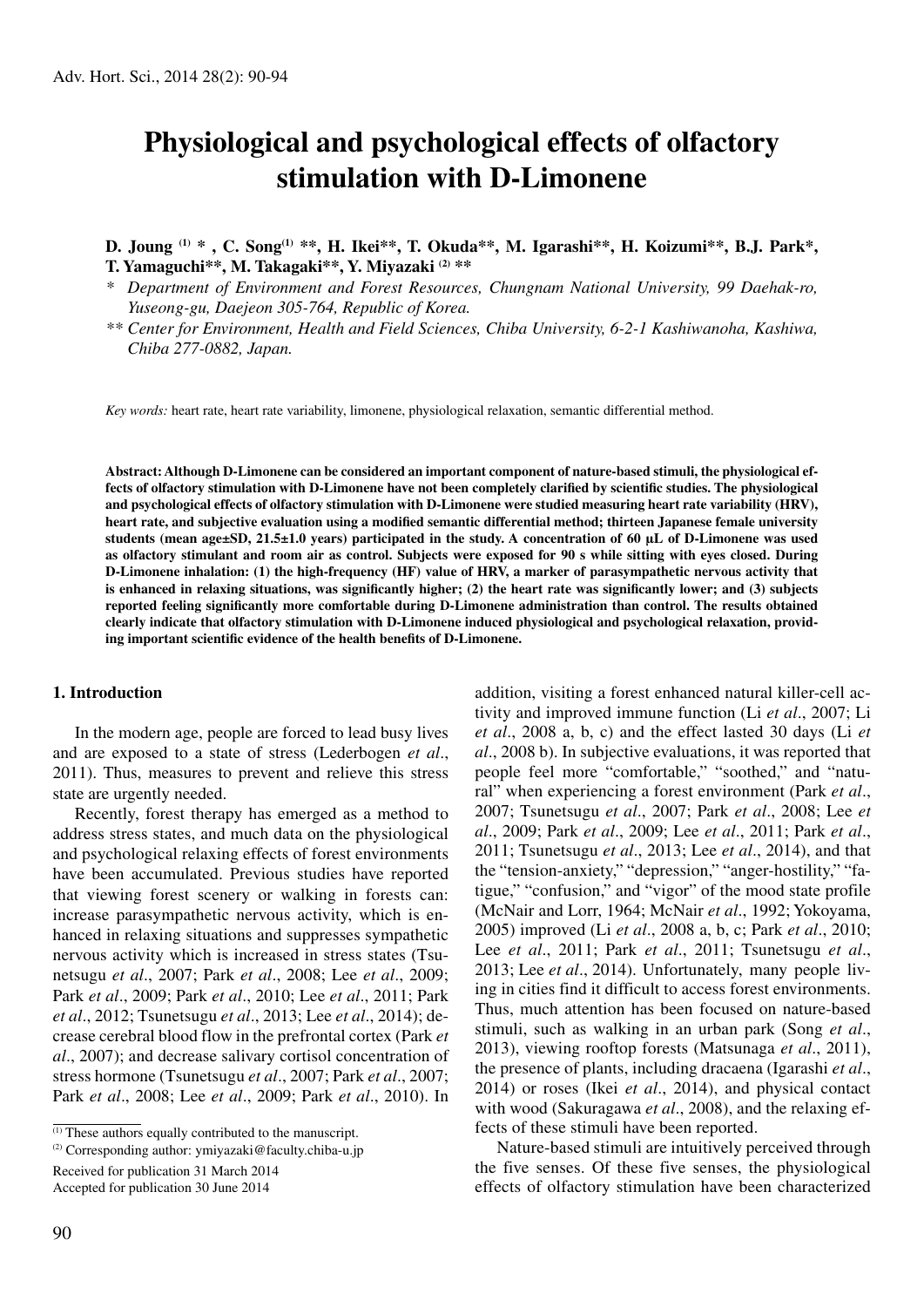in detail. Miyazaki *et al*. (1992) conducted a pioneering study which revealed that olfactory stimulation with *Chamaecyparis taiwanensis* essential oil significantly decreased blood pressure. Furthermore, inhalation of rose oil odor was shown to suppress sympathetic nervous activity and decrease adrenaline concentration (Haze *et al*., 2002). Lavender oil has been shown to induce deep sleep (Goel *et al*., 2005) and improve concentration (Sakamoto *et al*., 2005).

However, evidence-based research using the indices of autonomic nervous activity to clarify the effect of components of these essential oils is lacking.

The essential oil components of *Cryptomeria japonica* and *Pinus densiflora*, representative forest trees, have been reported (Cimanga *et al*., 2002; Hong *et al*., 2004; Cheng *et al*., 2009). These oils are composed of various volatile organic compounds, including D-Limonene, α-Pinene, β-Pinene. D-Limonene is the main component of citrus peel oil (Bernhard, 1960; Attaway *et al*., 1968; Shaw, 1979; Chiralts *et al*., 2002; Yoo *et al*., 2004).

The purpose of the present study was to investigate the physiological effect of olfactory stimulation with D-Limonene on autonomic nervous activity by measuring its effect on heart rate variability (HRV) (Camm *et al*., 1996; Kobayashi *et al*., 1999) and the heart rate.

# **2. Materials and Methods**

#### *Subjects*

Thirteen Japanese female university students (age range, 21.5±1.0 years; mean±SD) participated in the study. Before beginning the experiment, a full explanation about the research aim, the experimental procedure, and all measured indices was provided. Informed consent was obtained from all subjects. This study was conducted in accordance with the regulations of the Ethics Committee of the Center for Environment, Health, and Field Sciences, Chiba University, Japan.

#### *Study protocol*

Physiological and psychological measurements were carried out in a chamber with an artificial climate maintained at 25°C with 50% relative humidity and 230 lux illumination. D-Limonene (>95.0% purity, Tokyo Chemical Industry Co., Ltd., Japan) was used as an olfactory stimulant, and room air was used as a control. A total of 60 µL D-Limonene was injected into a 24-L odor bag (polyethylene terephthalate film heat seal bag; NS-KOEN Co., Ltd., Kyoto, Japan) and the odors were presented to each subject by means of a device fitted on the chest and situated approximately 10 cm under the nose (Fig. 1). The flow rate of the odor was set at 3 L/ min. Subjective sensitivity to the odor was determined in a preliminary investigation. The subjects were exposed to the odor for 90 s while sitting with their eyes closed. The order of presentation of D-Limonene and control was counterbalanced.



Fig. 1 - Olfactory stimulation setup.

#### *Heart rate variability and heart rate*

HRV was measured as the periods between consecutive R waves (R-R intervals) in an electrocardiogram recorded with a portable electrocardiograph (Activtracer AC-301A, GMS, Japan). In this study, two major spectral components of HRV, the low-frequency (LF; 0.04–0.15 Hz) band and the high-frequency (HF; 0.15-0.40 Hz) band were obtained by the maximum-entropy method (MemCalc/Win, GMS, Japan). The HF power was considered to reflect parasympathetic nervous activity, and the LF/HF power ratio was considered to reflect the sympathetic nervous activity (Camm *et al*., 1996; Kobayashi *et al*., 1999). Heart rate was also investigated using R-R interval data.

#### *Semantic differential method*

The subjects provided a subjective evaluation of the emotional impact of the odors according to a modified semantic differential (SD) method (Osgood *et al*., 1957). This method allowed the subject to assess a pair of adjectives, such as "comfortable-uncomfortable," using a 13-point scale. The SD method was performed after administration of each odor.

#### *Statistical analysis*

All statistical analyses were performed using Statistical Package for Social Sciences software version 20.0 (IBM Corp., Armonk, NY, USA). A paired t-test was used to compare differences in the physiological responses over the 90 s of exposure to D-Limonene and air. Wilcoxon signed-rank test was applied to analyze differences in psychological response between D-Limonene and air. A onesided test was used in this study. In all cases, the significance level was set at  $P < 0.05$ .

### **3. Results**

The results of the HRV data after exposure to D-Limonene and control were compared, and a significant differ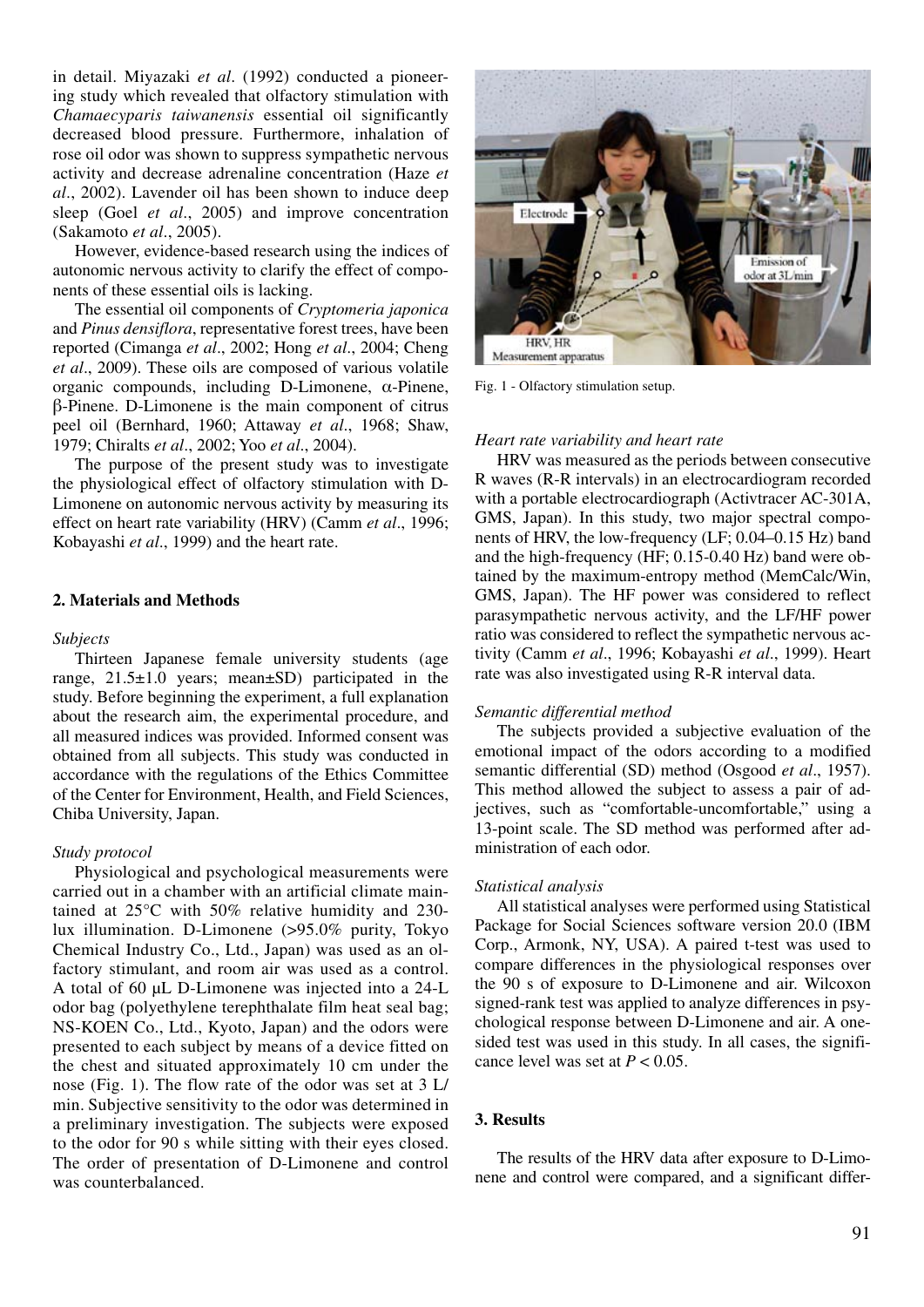ence was found in the HF value, which is a marker of parasympathetic nervous activity, as shown in Figure 2. The HF value increased 26.4% during D-Limonene administration  $(827.2 \pm 191.3 \text{ ms}^2; \text{mean} \pm \text{SE})$  compared with control  $(654.4$  $\pm 163.6$  ms<sup>2</sup>), indicating that parasympathetic nervous activity was significantly higher during D-Limonene administration (*P*<0.05). However, no significant difference was found in the LF/HF power ratio for the two stimuli.

Figure 3 shows a comparison of the heart rate during the administration of D-Limonene and control. Heart rate decreased during D-Limonene administration (72.8±2.3



Fig. 2 - Comparison of high-frequency power levels of heart rate variability during olfactory stimulation with D-Limonene or control (air). Data are expressed as mean  $\pm$  SE; n = 13.  $*P < 0.05$ by paired *t*-test.



Fig. 3 - Comparison of the heart rate during olfactory stimulation with D-Limonene or control (air). Data are expressed as mean ± SE; n = 13. \**P* < 0.05 by paired *t*-test.

bpm) compared with control  $(74.1 \pm 2.5 \text{ bpm})$ , and this difference was significant (*P*<0.05).

Figure 4 shows the results for a "comfortable" feeling according to the subjective evaluation. Subjects reported significantly more comfortable ratings during D-Limonene administration than control (*P*<0.01).

# **4. Discussion and Conclusions**

D-Limonene is one of the most common volatile organic compounds in nature (Sun, 2007). It is a major component of various citrus oils, such as lemon, orange, grapefruit, and lime (Attaway *et al*., 1968; Bernhard, 1960; Chiralts *et al*., 2002; Shaw, 1979; Yoo *et al*., 2004), as well as essential oils from coniferous trees, such as *Pinus densiflora*, *Pinus koraiensis*, *Chamaecyparis obtusa*, and *Cryptomeria japonica* (Cimanga *et al*., 2002; Hong *et al*., 2004; Cheng *et al*., 2009). In addition, because of its citrus fragrance, D-Limonene is commonly added to perfumes, soaps, and cosmetics (Bakkali *et al*., 2008).

Although D-Limonene is an important component of nature-based stimuli, the physiological effect of olfactory stimulation with D-Limonene has not been completely clarified. Previously, Tsunetsugu *et al*. (2012) investigated the physiological effect of olfactory simulation with D-Limonene on blood pressure and showed that olfactory simulation with a concentration of 10 μL D-Limonene decreases subjects' systolic blood pressure. However, to our knowledge, no previous study has examined the physiological effect of olfactory stimulation with D-Limonene on HRV and heart rate.

The present study shows that olfactory stimulation with D-Limonene induced (1) a significant increase in parasympathetic nervous activities, (2) a significant decrease in the



Fig. 4 - Subjective evaluation of "comfortable" measured by a modified semantic differential questionnaire after olfactory stimulation with D-Limonene or control (air). Data are expressed as mean  $\pm$  SE; n = 13. \*\**P* < 0.01 by Wilcoxon signed-rank test.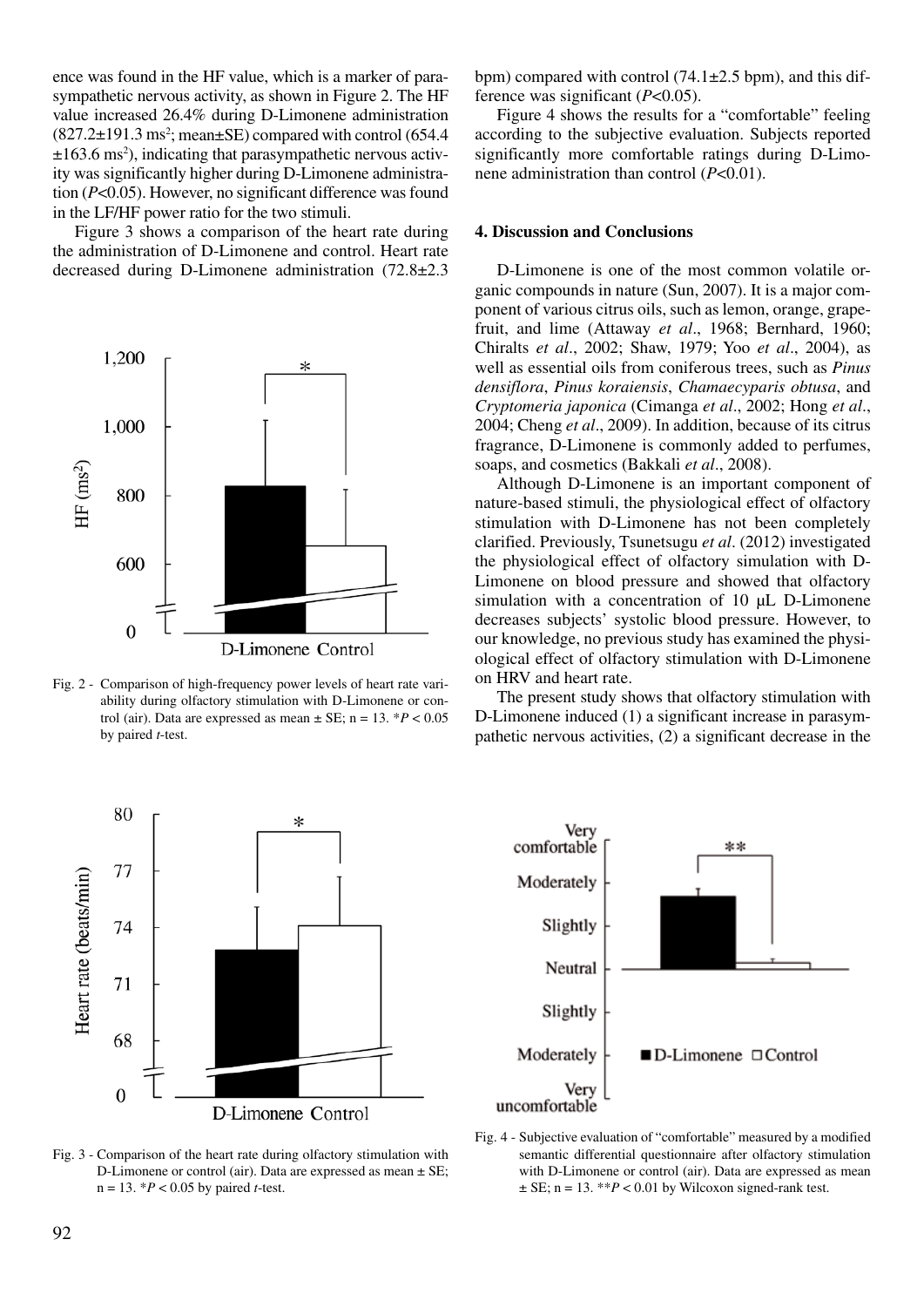heart rate, and (3) a significant increase in a "comfortable" feeling. These results agree with previous studies of other nature-based stimuli (Tsunetsugu *et al*., 2007; Park *et al*., 2008; Park *et al*., 2009; Park *et al*., 2010; Lee *et al*., 2011; Park *et al*., 2012; Song *et al*., 2013; Tsunetsugu *et al*., 2013; Ikei *et al*., 2014, Lee *et al*., 2014). Park *et al*. (2012) showed that the HF value of HRV was significantly increased while viewing scenery of forests using the results of field experiments at 35 forests in Japan. Ikei *et al*. (2014) reported that the HF component was significantly increased by viewing roses. Song *et al*. (2013) revealed that parasympathetic nervous activity was enhanced and the heart rate was significantly lower after walking in an urban park than walking in a city area. Our results support the hypothesis that olfactory stimulation with D-Limonene has a relaxation effect that is similar to other nature-based stimuli.

In conclusion, our results clearly indicate that olfactory simulation with D-Limonene induced physiological and psychological relaxation. And these finding provide important scientific evidence on the health benefits of D-Limonene exposure.

As all the participants in this study were healthy females in their twenties, further studies are needed to ascertain the effect in diverse groups, including males and different age groups. In addition, it is necessary to examine the effect using multiple indices, such as prefrontal cortex activity, stress hormones, and others.

# **References**

- ATTAWAY J.A., PIERINGER A.P., BUSLIG B.S., 1968 *The origin of citrus flavor components. IV: The terpenes of "Valencia" orange leaf, peel, and blossom oils.* - Phytochemistry, 7: 1695-1698.
- BAKKALI F., AVERBECK S., AVERBECK D., IDAOMR M., 2008 - *Biological effects of essential oils. A review.* - Food. Chem. Toxicol, 46: 446-475.
- BERNHARD R.A., 1960 *Analysis and composition of oil of lemon by gas-liquid chromatography.* - J. Chromatogr., 3: 471-476.
- CAMM A.J., MALIK M., BIGGER J.T., BREITHARDT G., CERUTTI S., COHEN R.J., SINGER D.H., 1996 - *Heart rate variability: standards of measurement, physiological interpretation and clinical use. Task force of the European Society of Cardiology and the North American Society of Pacing and Electrophysiology*. - Circulation, 93: 1043-1065.
- CHENG W.W., LIN C.T., CHU F.H., CHANG S.T., WANG S.Y., 2009 - *Neuropharmacological activities of phytoncide released from* Cryptomeria japonica. - J. Wood. Sci., 55: 27-31.
- CHIRALTS A., MARTINEZ-MONZO J., CHAFER T., FITO P., 2002 - *Limonene from citrus*, pp. 169-187. - In: JOHN S., G. MAZZA, and M.L. MAGUER (eds.) *Functional foods: biochemical and processing aspects. Volume 2*. Series Functional Foods and Nutraceuticals. CRC Press, Florida, USA, pp. 432.
- CIMANGA K., KAMBU K., TONA L., APERS S., DE BRUYNE T., HERMANS N., TOTTE J., PIETERS L., VLIETINCK A.J., 2002 - *Correlation between chemical*

*composition and antibacterial activity of essential oils of some aromatic medicinal plants growing in the Democratic Republic of Congo*. - J. Ethnopharmacol., 79: 213-220.

- GOEL N., KIM H., LAO R.P., 2005 *An olfactory stimulus modifies nighttime sleep in young men and women*. - Chronobiol. Int., 22: 889-904.
- HAZE S., SAKAI K., GOZU Y., 2002 *Effects of fragrance inhalation on sympathetic activity in normal adults.* - Jpn. J. Pharmacol. 90: 247-253.
- HONG E.J., NA K.J., CHOI I.G., CHOI K.C., JEUNG E.B., 2004 - *Antibacterial and antifungal effects of essential oils from coniferous trees*. - Biol. Pharm. Bull., 27: 863-866.
- IGARASHI M., SONG C., IKEI H., MIYAZAKI Y., 2014 *Effect of stimulation by foliage plant display images on prefrontal cortex activity: A comparison with stimulation using actual foliage plants*. - J. Neuroimaging, doi: 10.1111/ jon.12078.
- IKEI H., KOMATSU M., SONG C., HIMORO E., MIYAZAKI Y., 2014 - *The physiological and psychological relaxing effects of viewing rose flowers in office workers*. - J. Physiol. Anthropol., 33: 6.
- KOBAYASHI H., ISHIBASHI K., NOGUCHI H., 1999 *Heart rate variability; an index for monitoring and analyzing human autonomic activities.* - J. Physiol. Anthropol. Appl. Human. Sci., 18: 53-59.
- LEDERBOGEN F., KIRSCH P., HADDAD L., STREIT F., TOST H., SCHUCH P., WUST S., PRUESSNER J.C., RI-ETSCHEL M., DEUSCHLE M., MEYER-LINDENBERG A., 2011 - *City living and urban upbringing affect neural social stress processing in humans*. - Nature, 474: 498-501.
- LEE J., PARK B.J., TSUNETSUGU Y., KAGAWA T., MI-YAZAKI Y., 2009 - *Restorative effects of viewing real forest landscapes, based on a comparison with urban landscapes*. - Scand. J. Forest Res., 24: 227-234.
- LEE J., PARK B.J., TSUNETSUGU Y., OHIRA T., KAGAWA T., MIYAZAKI Y., 2011 - *Effect of forest bathing on physiological and psychological responses in young Japanese male subjects*. - Public Health., 125: 93-100.
- LEE J., TSUNETSUGU Y., TAKAYAMA N., PARK B.J., LI Q., SONG C., KOMATSU M., IKEI H., TYRVÄINEN L., KAGAWA T., MIYAZAKI Y., 2014 - *Influence of forest therapy on cardiovascular relaxation in young adults.* - Evid. based. Complement. Altern. Med., 2014: 834360.
- LI Q., KOBAYASHI M., WAKAYAMA Y., INAGAKI H., KATSUMATA M., HIRATA Y., HIRATA K., SHIMIZU T., KAWADA T., PARK B.J., OHIRA T., KAGAWA T., MIYAZAKI Y., 2008 a - *Effect of phytoncide from trees on human natural killer cell function*. - Int. J. Immunopathol. Pharmacol., 22: 951-959.
- LI Q., MORIMOTO K., KOBAYASHI M., INAGAKI H., KAT-SUMATA M., HIRATA Y., HIRATA K., SUZUKI H., LI Y.J., WAKAYAMA Y., KAWADA T., PARK B.J., OHIRA T., MATSUI N., KAGAWA T., MIYAZAKI Y., KRENSKY A.M., 2008 b - *Visiting a forest, but not a city, increases human natural killer activity and expression of anti-cancer proteins.* - Int. J. Immunopathol. Pharmacol., 21: 117-127.
- LI Q., MORIMOTO K., KOBAYASHI M., INAGAKI H., KAT-SUMATA M., HIRATA Y., HIRATA K., SHIMIZU T., LI YJ., WAKAYAMA Y., KAWADA T., OHIRA T., TAKAYAMA N., KAGAWA T., MIYAZAKI Y., 2008 c - *A forest bathing*